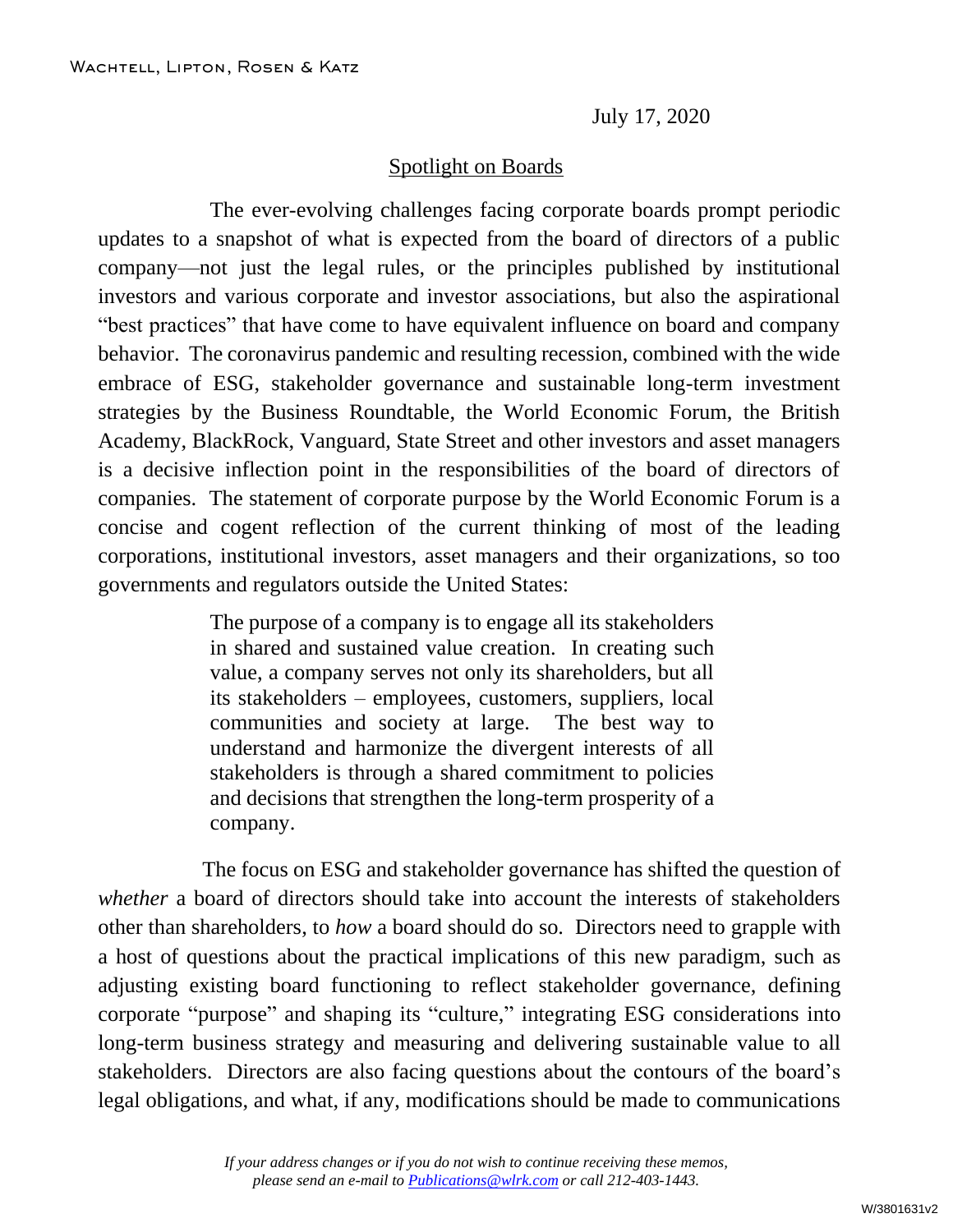and engagement efforts with shareholders and other stakeholders. In addition, the current pandemic has heightened emphasis on effective and adaptive crisis management and events of recent weeks have shone a light on the role of all market participants in combatting social and racial inequality.

The legal rules as to directors' duties have not changed. What has changed are the expectations of investors and the other stakeholders, for (1) greater transparency, (2) deeper board engagement and oversight, (3) greater opportunity to engage with directors, and by stakeholders for (4) investors to exercise their stewardship of corporations to further the new paradigm that they both have embraced. See, *[Fiduciary Duties in Times of Financial Distress](http://www.wlrk.com/webdocs/wlrknew/WLRKMemos/WLRK/WLRK.26891.20.pdf)*, *[On the Purpose of](http://www.wlrk.com/webdocs/wlrknew/WLRKMemos/WLRK/WLRK.26961.20.pdf)  [the Corporation](http://www.wlrk.com/webdocs/wlrknew/WLRKMemos/WLRK/WLRK.26961.20.pdf)* and *[Some Thoughts for Boards of Directors in 2020: A](http://www.wlrk.com/webdocs/wlrknew/WLRKMemos/WLRK/WLRK.27019.20.pdf) Mid-Year [Update](http://www.wlrk.com/webdocs/wlrknew/WLRKMemos/WLRK/WLRK.27019.20.pdf)*.

## **Boards should**:

• Recognize the heightened focus of investors, special interest organizations and the public on "purpose" and "culture" and an expanded notion of stakeholder interests that includes employees, customers, suppliers, communities, the economy and society as a whole, as well as shareholders;

• Relatedly, be aware that ESG and sustainability have become major mainstream governance topics that encompass a wide range of issues, such as climate change and other environmental risks; systemic financial stability; diversity; human capital management (*e.g.*, employee working conditions, wages, training, retraining, healthcare and retirement); supply chains; and consumer and product safety;

 Oversee management's development of analysis and metrics to understand the impact of these stakeholder interests on the value and strategy of the corporation, and oversee the integration and balancing of these interests to promote the long-term success of the corporation; in performing this oversight function, directors should recognize that balancing and allocating among all the stakeholder interests is fully protected by the business judgment rule, if there is compliance with the usual duties of care and loyalty to the corporation;

 Oversee corporate strategy (including purpose, culture and vision) and the communication of that strategy to investors, in light of investors' expectations and keeping in mind that investors want to be assured about not just current risks and problems, but also threats to long-term strategy from global, political, climate, social,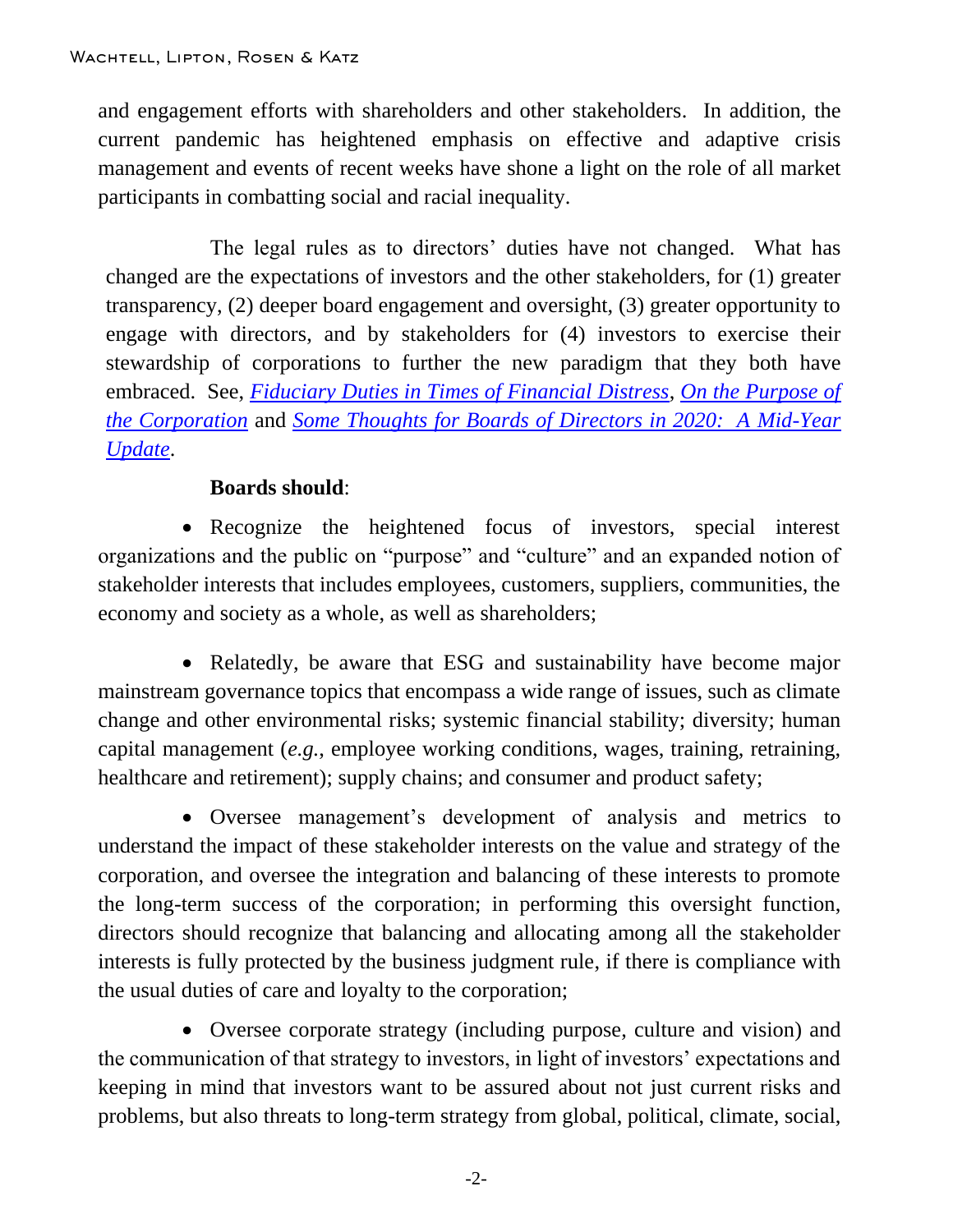economic and technological developments;

• Set the "tone at the top" to create a corporate culture that not only gives priority to ethical standards, professionalism, integrity and compliance in setting and implementing both operating and strategic goals, but that also is a reflection of, and a foundation for, the corporation's purpose;

 Oversee and understand the corporation's risk profile as well as its management of short-, medium- and long-term risks, including climate-related risks, and how risk is taken into account in the corporation's business decision-making, and respond to red flags if and when they arise;

• Choose the CEO, monitor the CEO's and management's performance and develop and keep current a succession plan that takes into account the general and special risks that the corporation faces;

 Have a lead independent director or a non-executive chair of the board with clearly defined duties and responsibilities who can facilitate the functioning of the board and assist management in engaging with investors and other stakeholders;

• Together with the lead independent director or the non-executive chair, determine the agendas for board and committee meetings and work with management to ensure that appropriate information and sufficient time are available for full consideration of all matters;

 Determine the appropriate level of executive compensation and incentive structures, with awareness of the potential impact of compensation structures on business priorities and risk-taking, as well as stakeholder, proxy advisor and public and political views on compensation;

• Consider executive compensation in the context of overall management of all aspects of ESG governance and especially human capital, including diversity, relative compensation of all employees, training and retraining, continuity of employment, healthcare and retirement income and benefits;

 Maintain a working partnership with the CEO and management and serve as a resource for management in charting the appropriate course for the corporation;

• Recognize that shareholder engagement has become a central component of corporate governance, and participate, as appropriate, in proactive outreach efforts to communicate with and listen to shareholders and other stakeholders;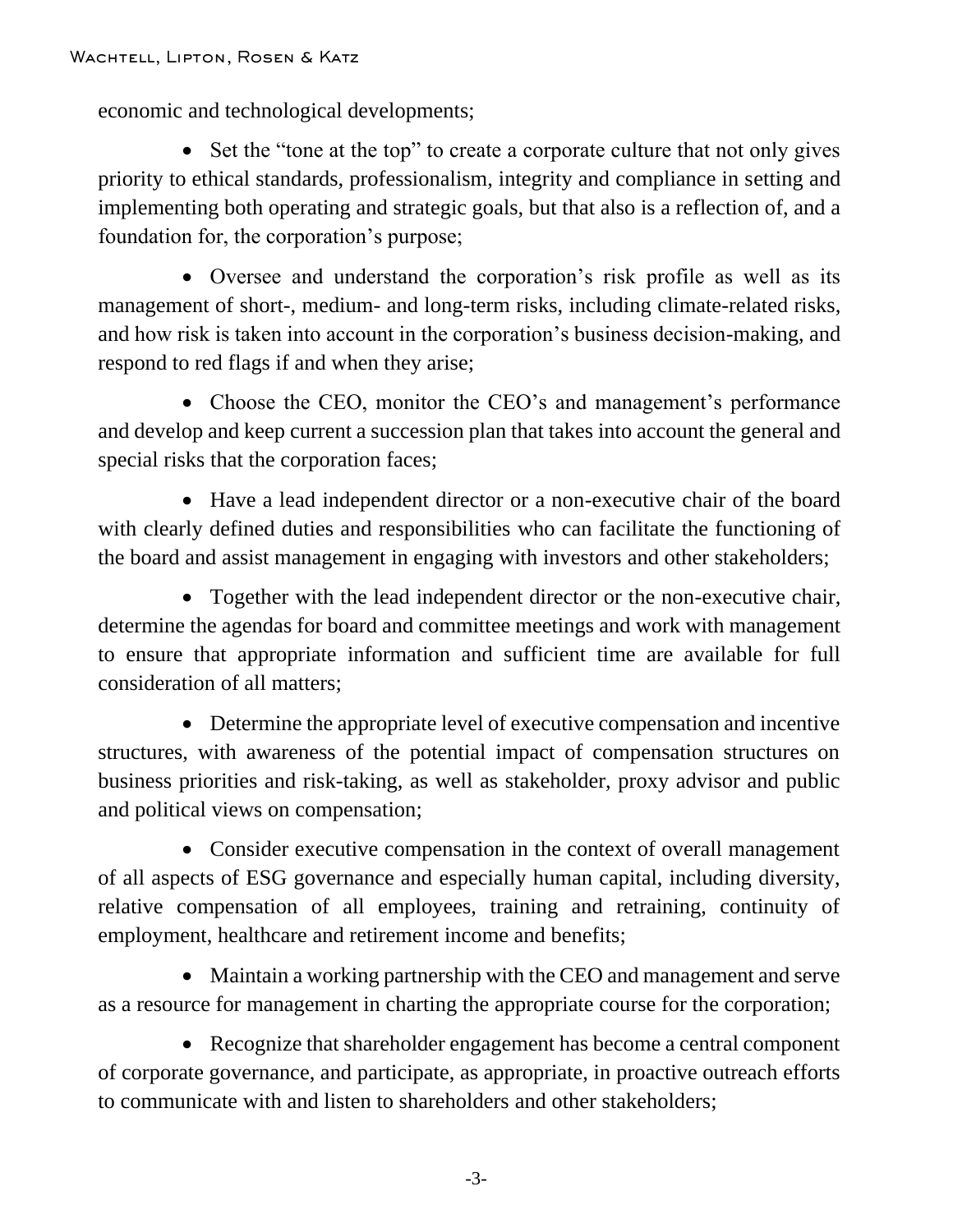• Recognize that investors (including activists) and certain proxy advisors are monitoring the board's oversight and responsiveness to ESG governance and comparing the company's performance on ESG to that of its peers;

 Work with management to anticipate possible takeover attempts and activist attacks and keep current response playbooks in order to be able to address them more effectively, if they should occur;

• Meet at least annually with the team of company executives and outside advisors that will advise the corporation in the event of a takeover proposal or an activist attack;

• Be open to management inviting a stakeholder or even an activist, under appropriate circumstances, to meet with the board to present the stakeholder's or activist's opinion of the strategy and management of the corporation;

 Evaluate the performance of individual directors, the board and board committees on a regular basis and consider the optimal board and committee composition and structure, including board refreshment, expertise and skill sets, independence and diversity;

• Review corporate governance guidelines, committee charters and workloads and tailor them to promote effective board and committee functioning;

 Be prepared to deal with crises, with special emphasis on macro events such as a pandemic, a natural disaster like an earthquake or hurricane, a liquidity squeeze, a long-term recession or a breakdown in international relations;

• Be prepared to take an active role in matters where the CEO may have a real or perceived conflict, including takeovers and attacks by activist hedge funds focused on the CEO; and

• Determine that appropriate records of the foregoing are timely created and maintained.

## **To meet these expectations, corporations should seek to:**

 Have a sufficient number of directors to staff the requisite standing and special committees to meet investor and other stakeholder expectations for experience, expertise, diversity and periodic refreshment;

 Consider whether the corporation would benefit from the addition of management or board committees focused on finance, risk management and